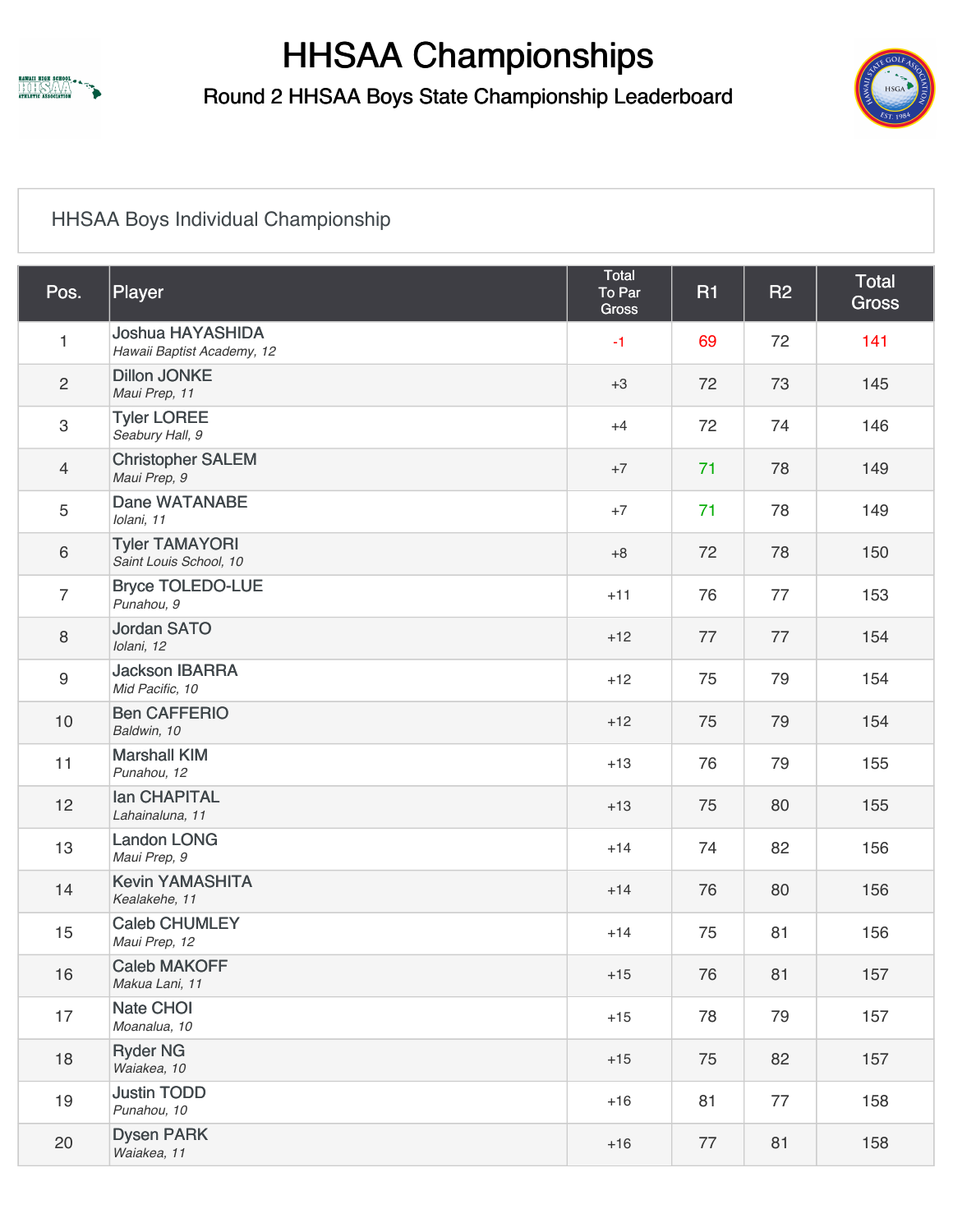



| 21 | <b>Renner CHUMLEY</b><br>Maui Prep, 9                    | $+18$ | 75 | 85 | 160 |
|----|----------------------------------------------------------|-------|----|----|-----|
| 22 | <b>Dylan SAKASEGAWA</b><br>Moanalua, 9                   | $+21$ | 79 | 84 | 163 |
| 23 | <b>James FUJITA</b><br>Moanalua, 9                       | $+21$ | 79 | 84 | 163 |
| 24 | <b>Xyrus SENINING</b><br>Maryknoll School, 10            | $+21$ | 74 | 89 | 163 |
| 25 | <b>Luke KAHUHU</b><br>Kamehameha - Maui, 11              | $+22$ | 81 | 83 | 164 |
| 26 | <b>Julian SAMIA</b><br>Waipahu, 11                       | $+23$ | 80 | 85 | 165 |
| 27 | <b>Spencer SUMMERHAYS</b><br>Island School, 12           | $+24$ | 81 | 85 | 166 |
| 28 | <b>Robbie KIA</b><br>Mililani, 12                        | $+24$ | 80 | 86 | 166 |
| 29 | <b>Noah CAMACHO</b><br>Hawaii Baptist Academy, 11        | $+25$ | 78 | 89 | 167 |
| 30 | Zaedis YOSHIZAWA<br>Kalani, 10                           | $+27$ | 87 | 82 | 169 |
| 31 | <b>Crew GRANUM</b><br>Seabury Hall, 9                    | $+27$ | 83 | 86 | 169 |
| 32 | <b>Liam WHITE</b><br>Le Jardin Academy, 11               | $+27$ | 84 | 85 | 169 |
| 33 | <b>Ty GONZALES</b><br>Hanalani School, 11                | $+27$ | 85 | 84 | 169 |
| 34 | <b>Reyn AOKI</b><br>Mid-Pacific, 10                      | $+28$ | 89 | 81 | 170 |
| 35 | <b>Kane MALANCON KALILI</b><br>Kamehameha - Kapalama, 12 | $+28$ | 81 | 89 | 170 |
| 36 | <b>Jonathan CHUNG</b><br>Hawaii Baptist Academy, 12      | $+28$ | 83 | 87 | 170 |
| 37 | <b>Jet MAGSANIDE</b><br>Campbell, 12                     | $+29$ | 85 | 86 | 171 |
| 38 | <b>Braydn SATO</b><br>Kamehameha - Kapalama, 9           | $+29$ | 87 | 84 | 171 |
| 39 | <b>Lucas SUMMERHAYS</b><br>Island School, 9              | $+29$ | 86 | 85 | 171 |
| 40 | <b>Magnus CORPUZ</b><br>Radford, 11                      | $+29$ | 79 | 92 | 171 |
| 41 | Darrell RAMOS JR.<br>Hilo, 11                            | $+29$ | 80 | 91 | 171 |
| 42 | Xander BRODERSON<br>Kealakehe, 9                         | $+30$ | 89 | 83 | 172 |
| 43 | <b>Henry ANDERSON</b><br>Kauai, 12                       | $+30$ | 80 | 92 | 172 |
| 44 | <b>Hunter KITAGAWA</b><br>Maui, 10                       | $+32$ | 87 | 87 | 174 |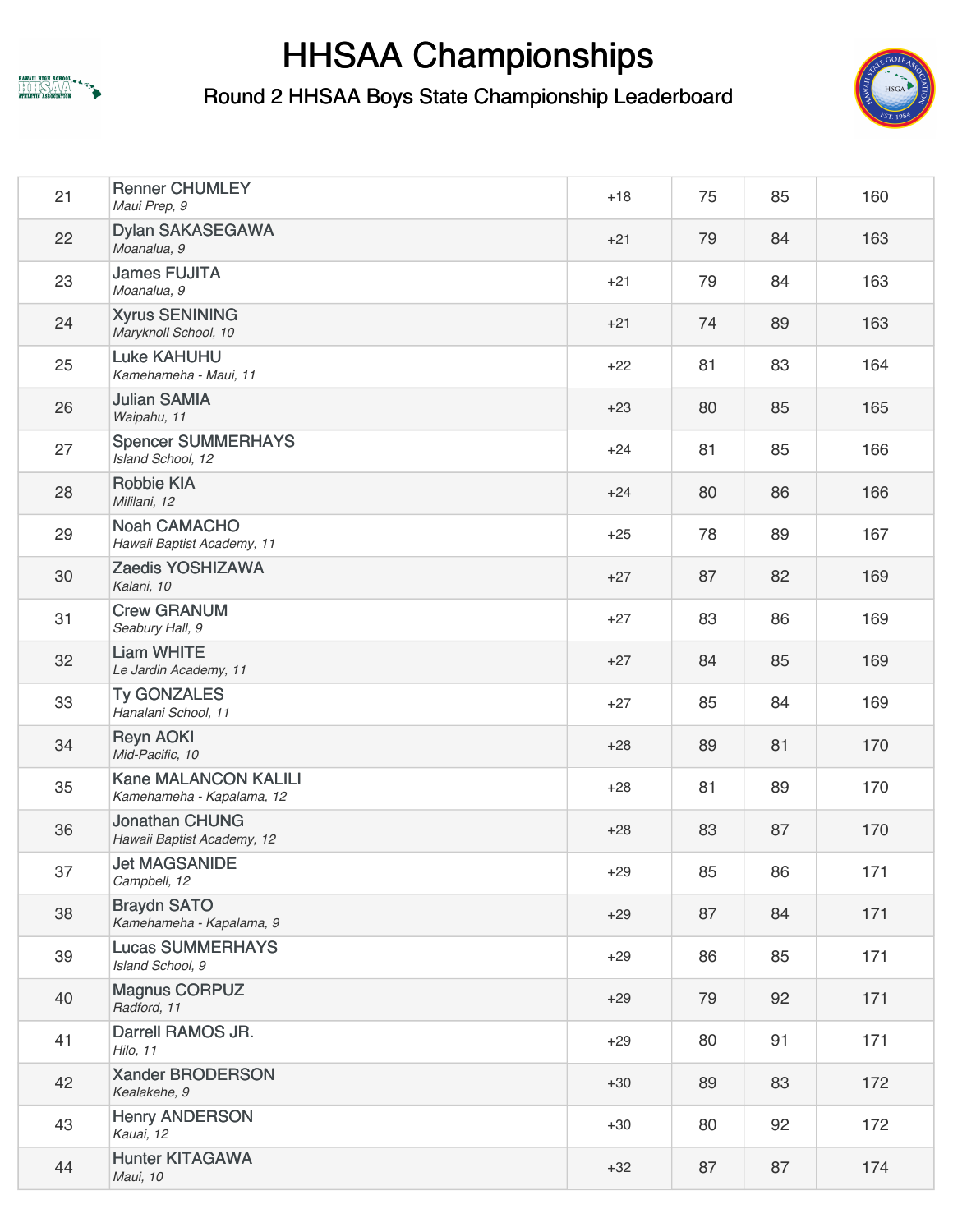



| 45 | <b>Noah OTANI</b><br>Waiakea, 10               | $+32$ | 86  | 88 | 174 |
|----|------------------------------------------------|-------|-----|----|-----|
| 46 | <b>Blaine HIPA</b><br>Campbell, 12             | $+33$ | 91  | 84 | 175 |
| 47 | <b>Candido BARBIETO</b><br>Kailua, 12          | $+33$ | 85  | 90 | 175 |
| 48 | <b>Jonah MAGNO</b><br>Kamehameha - Kapalama, 9 | $+34$ | 86  | 90 | 176 |
| 49 | <b>Yoyo XIA</b><br>Hawaii Baptist Academy, 10  | $+35$ | 92  | 85 | 177 |
| 50 | <b>Tytan MATTHEWS</b><br>Radford, 12           | $+35$ | 88  | 89 | 177 |
| 51 | <b>Jordan NAKAMURA</b><br>Punahou, 10          | $+36$ | 90  | 88 | 178 |
| 52 | <b>Jordin MARTOS</b><br>Kapolei, 12            | $+36$ | 85  | 93 | 178 |
| 53 | <b>Rhyder REMIGIO</b><br>Pearl City, 10        | $+38$ | 83  | 97 | 180 |
| 54 | <b>Leland UYEDA</b><br>Campbell, 10            | $+38$ | 92  | 88 | 180 |
| 55 | <b>Mathias MAFI</b><br>McKinley, 9             | $+39$ | 89  | 92 | 181 |
| 56 | <b>Micah SAKAMOTO</b><br>Maryknoll School, 12  | $+39$ | 90  | 91 | 181 |
| 57 | <b>Joa NAVARRO</b><br>Lahainaluna, 11          | $+40$ | 91  | 91 | 182 |
| 58 | <b>Derek MUKAI</b><br>Mililani, 11             | $+41$ | 95  | 88 | 183 |
| 59 | <b>Kamren ATANES</b><br>Waianae, 9             | $+41$ | 90  | 93 | 183 |
| 60 | <b>Alex TOKUNAGA</b><br>Waipahu, 12            | $+41$ | 87  | 96 | 183 |
| 61 | <b>Aaron NAKAMURA</b><br>Baldwin, 12           | $+42$ | 89  | 95 | 184 |
| 62 | <b>Avery YOSHINO</b><br>Aiea, 12               | $+42$ | 88  | 96 | 184 |
| 63 | <b>Ty TSUKAYAMA</b><br>Waimea, 12              | $+43$ | 94  | 91 | 185 |
| 64 | <b>Jackson MAYO</b><br>Mililani, 12            | $+44$ | 90  | 96 | 186 |
| 65 | <b>Zak BORTON</b><br>Kalaheo, 11               | $+44$ | 94  | 92 | 186 |
| 66 | <b>Kameron LEE</b><br>Island School, 10        | $+45$ | 90  | 97 | 187 |
| 67 | <b>Jensen CHUNG</b><br>Moanalua, 11            | $+45$ | 88  | 99 | 187 |
| 68 | <b>Ayden CAMPOS</b><br>Moanalua, 11            | $+48$ | 104 | 86 | 190 |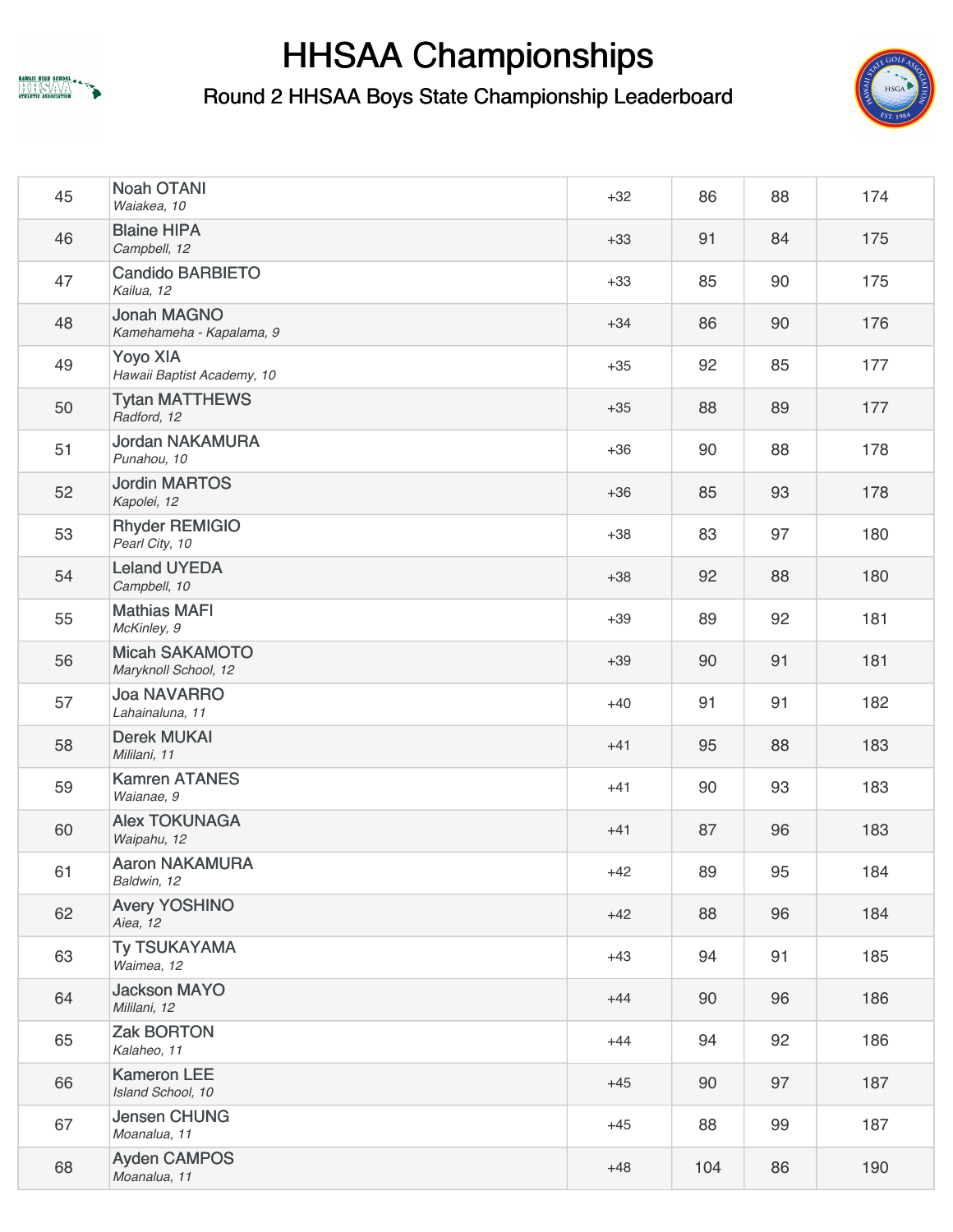



| 69 | Cole WOLCOTT<br>Kalaheo, 10                       | $+48$ | 90  | 100 | 190 |
|----|---------------------------------------------------|-------|-----|-----|-----|
| 70 | <b>Reyn KANESHIRO</b><br>Hilo, 9                  | $+49$ | 94  | 97  | 191 |
| 71 | <b>Charles MURRAY</b><br>Castle, 11               | $+49$ | 94  | 97  | 191 |
| 72 | <b>Noah BOGUSH</b><br>Mililani, 10                | $+52$ | 96  | 98  | 194 |
| 73 | <b>Keano CARREIRA</b><br>Moanalua, 10             | $+52$ | 95  | 99  | 194 |
| 74 | <b>Daniel ARASHIRO GARCIA</b><br>Seabury Hall, 10 | $+52$ | 92  | 102 | 194 |
| 75 | <b>Shase KAWELO</b><br>Campbell, 11               | $+53$ | 95  | 100 | 195 |
| 76 | <b>Coby CHANG</b><br>Moanalua, 10                 | $+53$ | 95  | 100 | 195 |
| 77 | <b>Tobias MANMANO</b><br>Pearl City, 11           | $+58$ | 99  | 101 | 200 |
| 78 | <b>Christopher JOBE</b><br>Island School, 9       | $+59$ | 107 | 94  | 201 |
| 79 | <b>Aidan PULEO</b><br>Hilo, 9                     | $+60$ | 106 | 96  | 202 |
| 80 | RJ O'DELL-LAMBETH<br>Hilo, 10                     | $+60$ | 99  | 103 | 202 |
| 81 | <b>Parker SMITH</b><br>Kalani, 9                  | $+61$ | 96  | 107 | 203 |
| 82 | <b>Tyler ISHIKAWA</b><br>Mililani, 10             | $+61$ | 103 | 100 | 203 |
| 83 | <b>Donovan ALOS</b><br>Mililani, 12               | $+62$ | 93  | 111 | 204 |
| 84 | <b>Adam PERRY</b><br>Kamehameha - Kea'au, 9       | $+63$ | 102 | 103 | 205 |
| 85 | <b>Michael PERRY</b><br>Kamehameha - Kea'au, 11   | $+64$ | 105 | 101 | 206 |
| 86 | <b>Tristin LAFLAMME</b><br>Kealakehe, 9           | $+67$ | 105 | 104 | 209 |
| 87 | <b>Garrett HADLEY</b><br>Island School, 9         | $+67$ | 104 | 105 | 209 |
| 88 | <b>Bryson NAKATA</b><br>Kalani, 11                | $+69$ | 102 | 109 | 211 |
| 89 | <b>Mike LOPEZ</b><br>Waiakea, 11                  | $+69$ | 104 | 107 | 211 |
| 90 | Logan SMITH<br>Kalani, 10                         | $+71$ | 99  | 114 | 213 |
| 91 | Lucas YAMANAKA<br>Waiakea, 10                     | $+71$ | 99  | 114 | 213 |
| 92 | <b>Luke KELLIKULI</b><br>Kamehameha - Kea'au, 12  | $+97$ | 137 | 102 | 239 |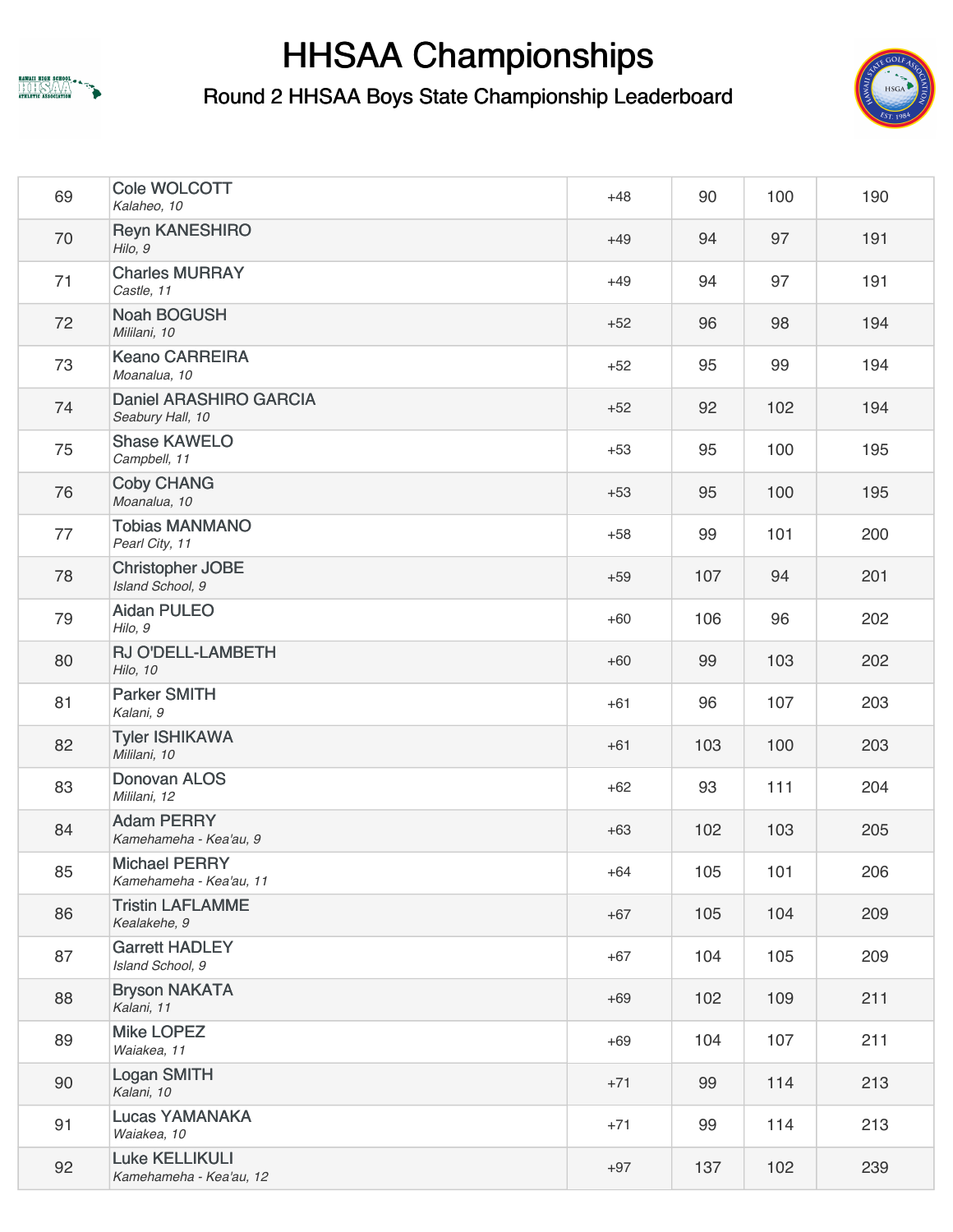



| <b>WD</b> | <b>Anson CABELLO</b><br>Kamehameha - Maui, 11    | 73 | <b>WD</b> | <b>WD</b> |
|-----------|--------------------------------------------------|----|-----------|-----------|
| <b>WD</b> | <b>Kade KIKUCHI</b><br>Kamehameha - Kapalama, 11 | 83 | <b>WD</b> | <b>WD</b> |
| DQ        | <b>Reyn YOKOI</b><br>Kalaheo, 10                 | 89 | DQ        | DQ        |
| <b>DQ</b> | <b>Phoenix NGUYEN-EDEN</b><br>Punahou, 9         | DQ | 98        | <b>DQ</b> |